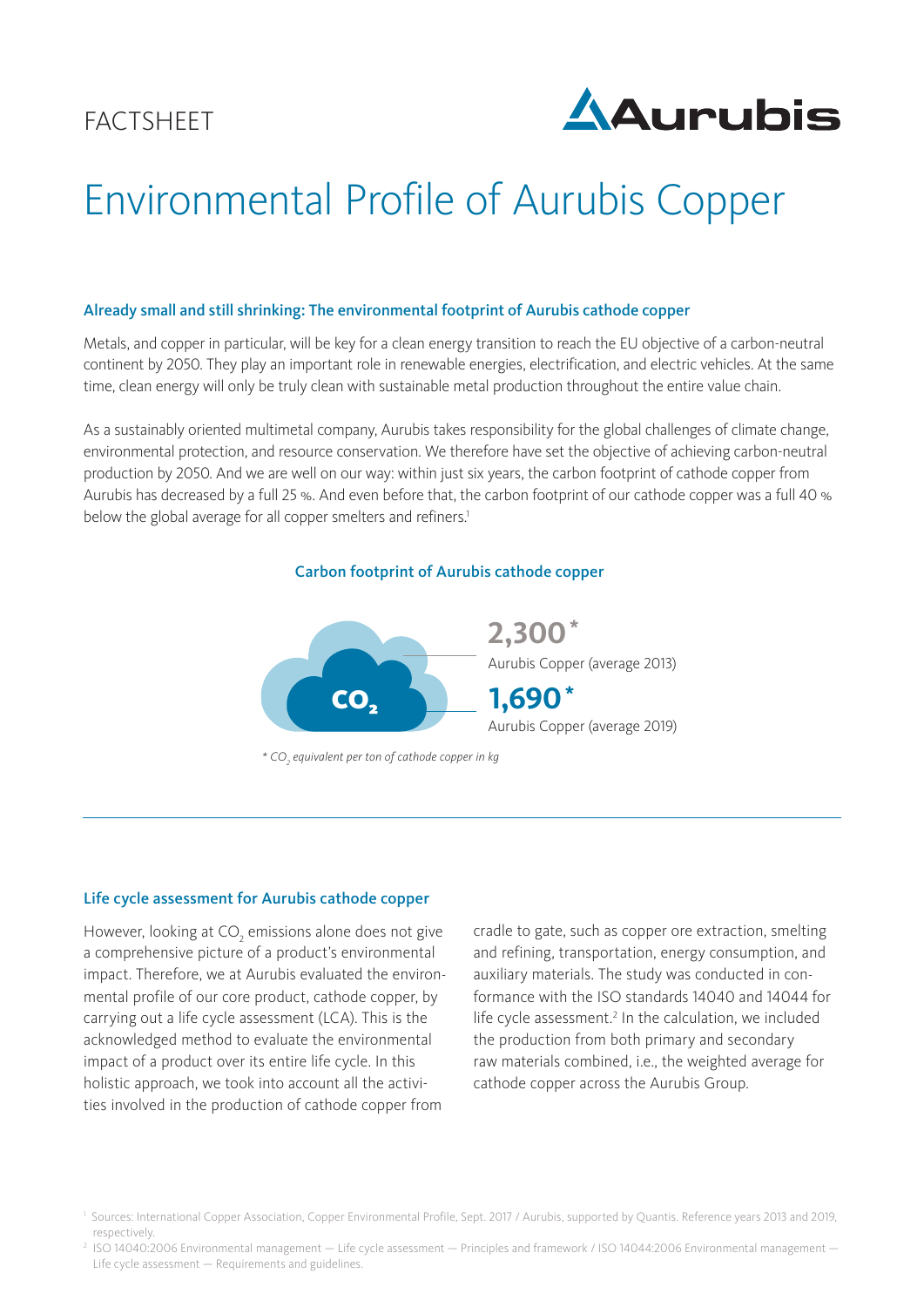#### The results: Our footprint is getting (even) smaller

The results of an update of our earlier life cycle assessment show that the environmental footprint of Aurubis cathode copper has considerably decreased further in all the impact categories investigated. Aurubis thus makes a real contribution to the global challenge of environmental and climate protection.

The key environmental aspects were assessed along a set of so-called impact categories. These impact categories were selected because they represent a broad range of environmental impacts and are each determined by a well-established scientific approach.



<sup>1</sup> The diagrams show the industry's global average results based on data for the reference year 2013 (ICA, left bar), and the average results for Aurubis cathode copper for the reference years 2013 (middle bar) and 2019 (right bar).

<sup>2</sup> The International Copper Association, with its 35 members, is an organization that represents the global copper industry.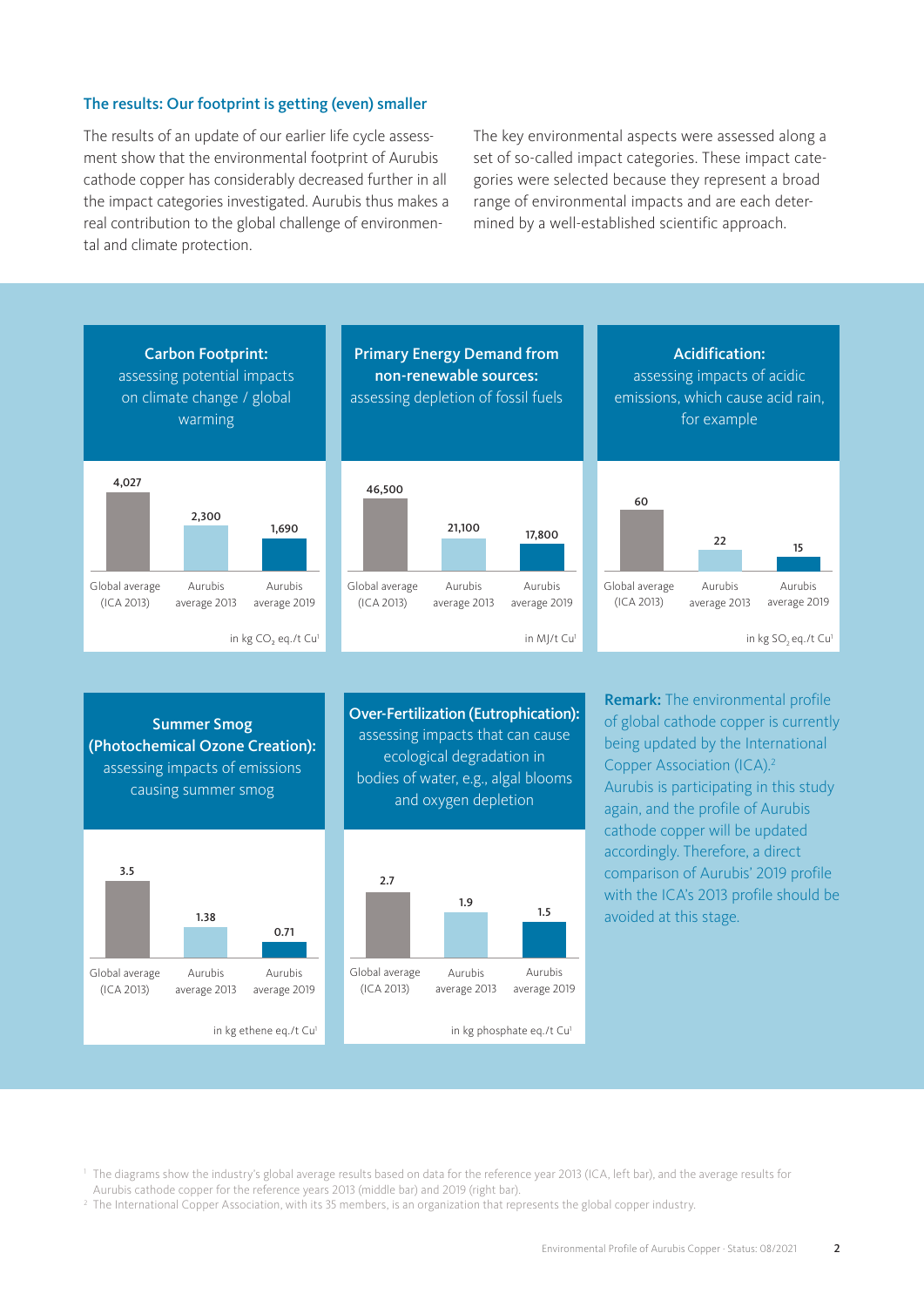### How we got there: Improvements by constantly implementing environmental and climate measures

The improvements achieved were only possible with major investments into environmental measures that reach ambitious environmental standards. Aurubis also develops innovative and energy-efficient technologies in environmental protection that often set new benchmarks worldwide.



#### Emission reduction

To reduce emissions to air, we have installed an innovative gas cleaning system in our primary smelter in Pirdop (Bulgaria), to name one example. This installation uses a modern process, a technology called Sulfacid, that is unique for Bulgaria and for the entire copper smelting industry.



#### Energy-efficient technologies

We also invested in energy-efficient and low-carbon technologies at all sites across the Aurubis Group, implemented measures to save energy, facilitated the switch to renewable energies, and enabled decarbonization. For example, we implemented projects such as our industrial heat project at the Hamburg plant, which uses the excess heat from production processes for district heating. With this project, HafenCity East is the first urban neighborhood near our Hamburg plant to be almost fully supplied with  $CO<sub>2</sub>$ free industrial heat.



#### Extending recycling capacities

The extension of Aurubis' recycling capacities and the acquisition of the recycling specialist Metallo also contributed to the improvements of our overall footprint on the environment. With the recycling plants in Beerse (Belgium) and Berango (Spain), Aurubis extended the recycling of secondary materials significantly, which goes along with a lower footprint in the LCA results.



#### Enhanced multimetal recovery

The efforts of Aurubis to convert the raw materials as completely as possible into marketable products also help to reduce our overall footprint. Aurubis is in the process of strengthening this advantage with the goal of becoming the most efficient and sustainable integrated smelter network worldwide. This network encompasses the metallurgical infrastructure that enables enhanced multimetal recovery.